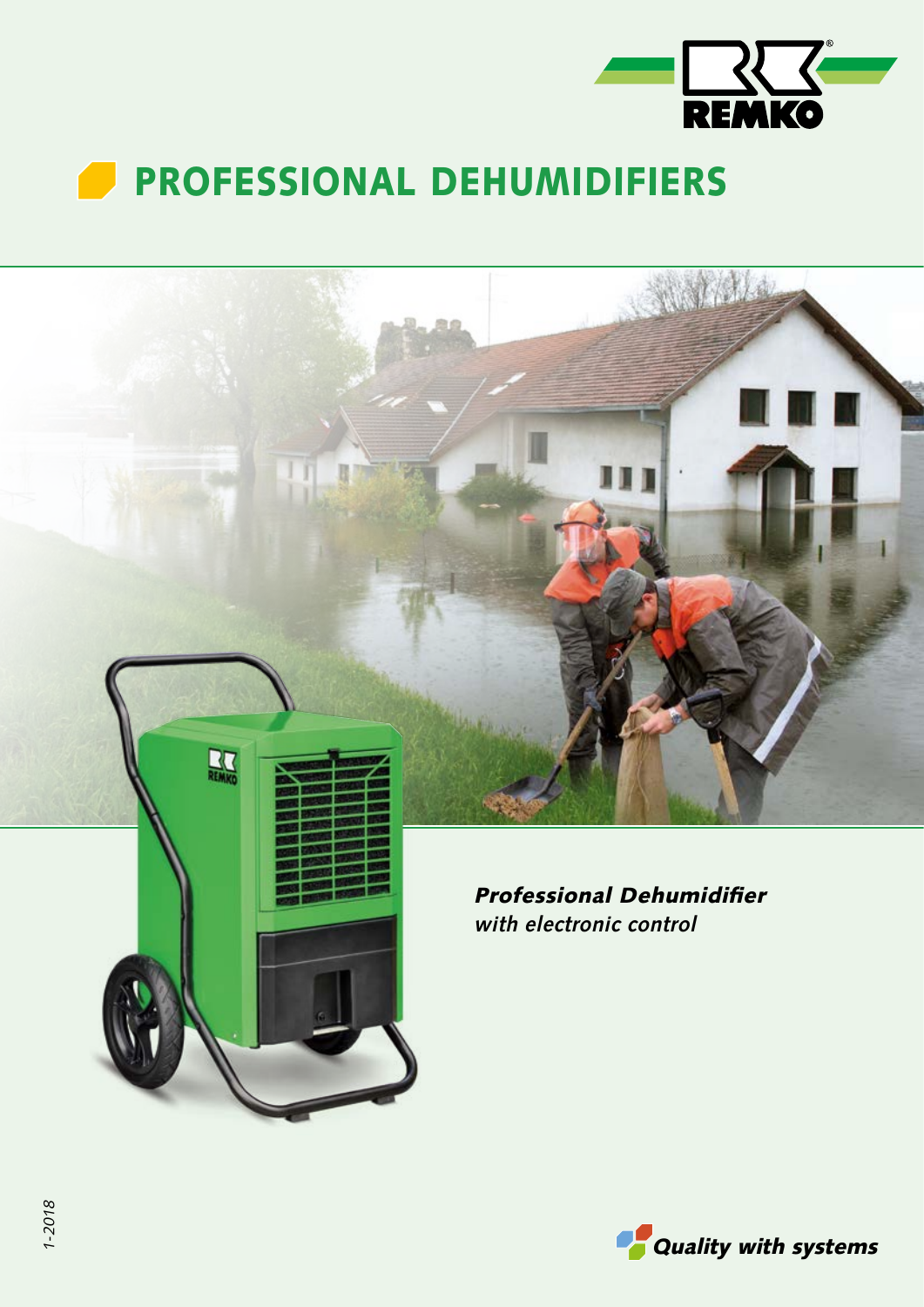# DEHUMIDIFIERS

### **LTE series**

**Drying and dehumidifying more reliable than sun and wind**



*REMKO LTE 60*

### REMKO LTE

**No moist walls, musty smells, and mould – quickly and efficiently dry at the press of a button.**

Windows and doors can also only be insulated to a certain degree; normal moisture and humidity penetrate even through thick concrete walls. Dangerous moisture that leads more quickly to mould and rust than expected and damage deposited materials, electrical installations, perishables, files, and much more.

During the manufacturing of cement, mortar, plaster, and so on, large volumes of water are required for the hardening process. Even processed construction elements like bricks, gas cement, and so on may contain water to an extent that should not be underestimated.

To prevent damage due to moisture and cost intensive work interruptions, the use of a dehumidifier is recommended.

- Particularly easy service due to device structure
- **Compressor protection** through start-up delay
- $E$  Especially efficient with the use of a rotating-piston condenser
- Very low operating costs
- Plug-in-ready equipment design
- Stackable
- Very good handling with П large wheels on a ball bearing and ergonomically shaped handles
- Portable with very low intrinsic weight
- **Interference-free, constant** use, even around the clock
- Fully automatic electronic controls
- **Compact and thus easily** transported in a car

#### **Can even be used to dry laundry**

REMKO dehumidifiers are perfectly suited for rooms in cellars, hobby rooms, conservatories, bathrooms, workrooms, recreation rooms, archives, warehouses, and so on.

The REMKO LTE mobile dehumidifier is easy to operate and guarantees constant, malfunction-free use around the clock.

#### **The REMKO dehumidifiers function as follows:**

The re-circulating air fan suctions the humid room air through the dust filter, evaporator, and downstream condenser. Heat is extracted from the room air on the cold evaporator and cooled to below the dew point. The water vapour contained in the room air deposits as condensate or frost on the evaporator fins.

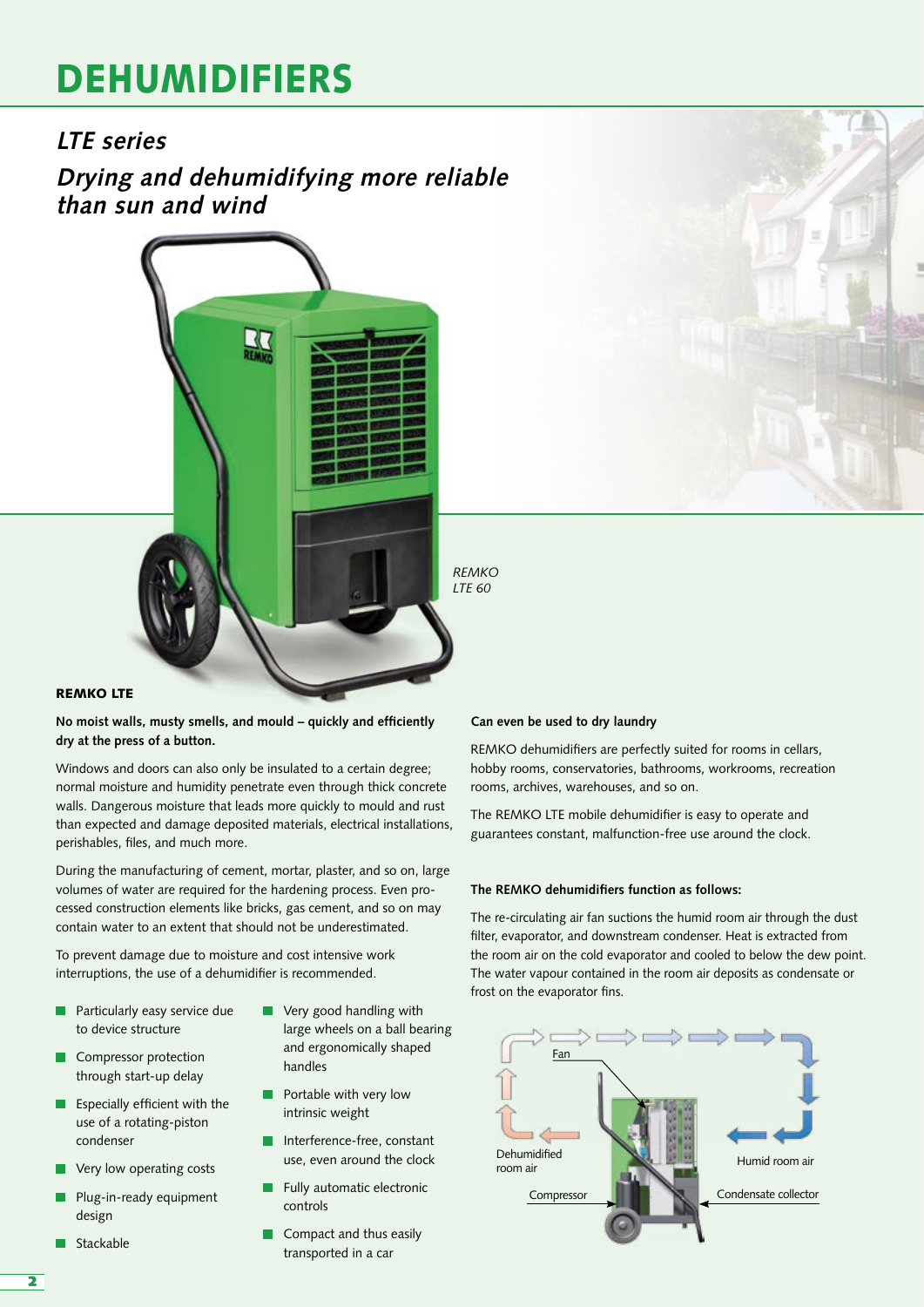



*Easy service due to device structure*



*REMKO dehumidifiers are stackable*



*Clearly arranged control panel*

### Technical data

| <b>Series</b>                       |                     | <b>LTE 50</b> | <b>LTE 60</b> | <b>LTE 80</b> | <b>LTE 120</b> |
|-------------------------------------|---------------------|---------------|---------------|---------------|----------------|
| Max. daily dehumidification output  | Litre/day           | 51            | 62            | 80            | 116            |
| At 30°C and 80% relative humidity   | Litre/day           | 46.1          | 54.2          | 70.1          | 102.4          |
| Operating temperature range         | °C                  | $3 - 32$      | $3 - 32$      | $3 - 32$      | $3 - 32$       |
| Operating humidity range            | % relative humidity | $40 - 100$    | $40 - 100$    | $40 - 100$    | $40 - 100$     |
| Max. air flow rate                  | $m^3/h$             | 380           | 465           | 490           | 960            |
| Condensate container filling volume | Litre               | 10            | 10            | 10            |                |
| Electronic starting fuse            |                     | Series        | <b>Series</b> | Series        | Series         |
| Operating hour counter              |                     | <b>Series</b> | <b>Series</b> | <b>Series</b> | <b>Series</b>  |
| Current meter                       |                     | <b>Series</b> | <b>Series</b> | Series        | Series         |
| Heat gas defrosting unit            |                     | Series        | Series        | Series        | Series         |
| Hygrostat                           |                     | Series        | <b>Series</b> | Series        | Series         |
| Room temperature sensor             |                     | <b>Series</b> | Series        | <b>Series</b> | Series         |
| Condensate pump, installed          |                     | Optional      | Optional      | Optional      | Optional       |
| Refrigerant                         |                     |               |               | <b>R410A</b>  |                |
| Refrigerant quantity                | g                   | 420           | 540           | 750           | 1270           |
| Voltage supply                      | V/Hz                |               |               | $230/1 - 750$ |                |
| Max. power consumption              | kW                  | 0.63          | 0.76          | 0.91          | 1.38           |
| Rated power consumption             | kW                  | 2.9           | 3.6           | 4.0           | 6.8            |
| Depth                               | mm                  | 540           | 540           | 540           | 750            |
| Width                               | mm                  | 540           | 540           | 540           | 705            |
| Height                              | mm                  | 795           | 795           | 795           | 964            |
| Height including handle             | mm                  | 945           | 945           | 945           | 967            |
| Weight                              | <u>kg</u>           | 38.5          | 40.0          | 45.0          | 70.0           |
| without condensate pump             |                     |               |               |               |                |
| Ref. no.                            |                     | 618500        | 618600        | 618800        | 618900         |
| with condensate pump                |                     |               |               |               |                |
| including 5 m condensate tube       |                     |               |               |               |                |
| Ref. no.                            |                     | 618505        | 618605        | 618805        | 618905         |
|                                     |                     |               |               |               |                |
|                                     |                     |               |               |               |                |
| Other accessories                   |                     |               |               |               |                |
| Condensate tube, separate,          |                     |               |               |               |                |

Ø 10 mm, running metre 1011216 1011216 1011216

3

–